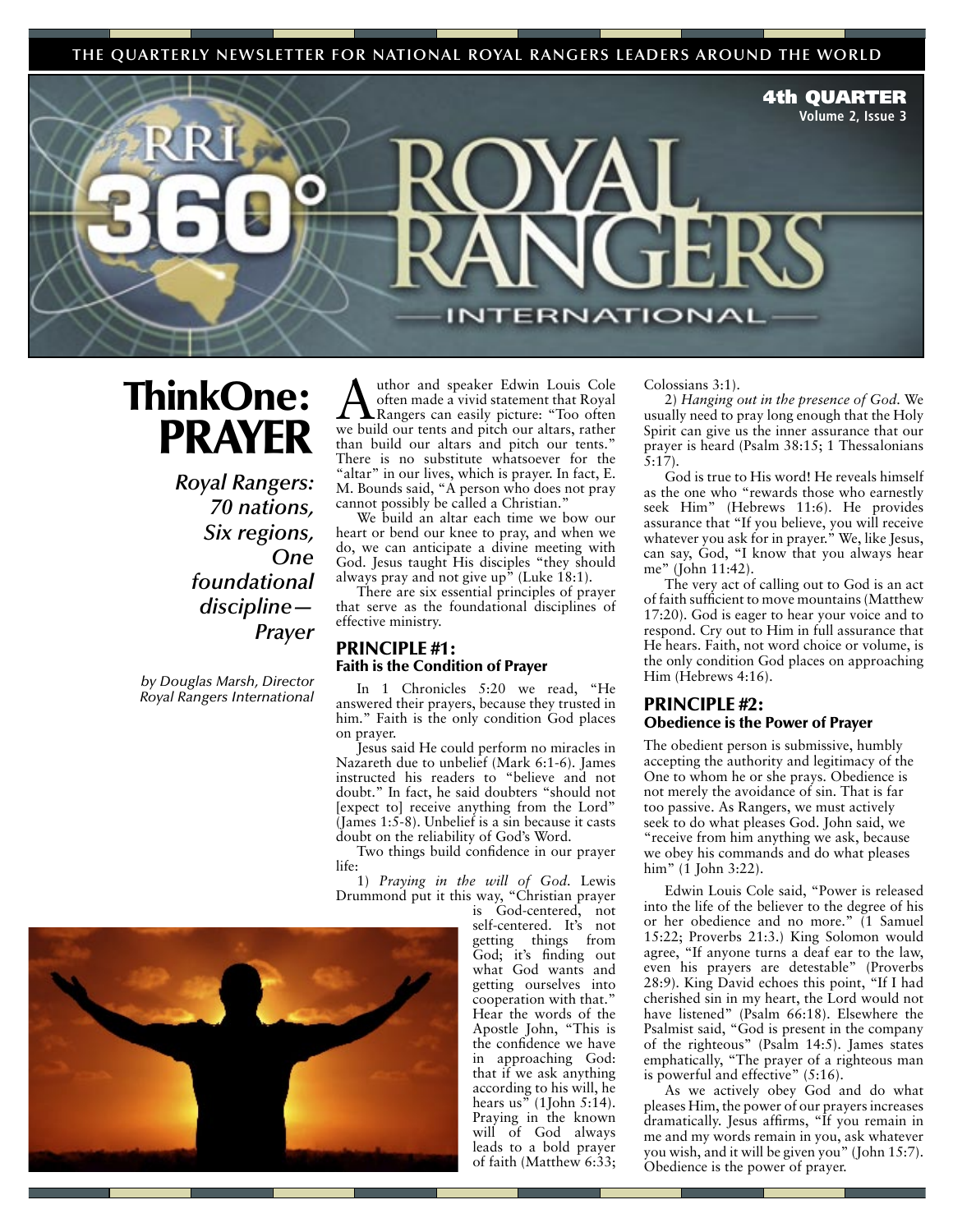### PRINCIPLE #3: Godliness is the Fruit of Prayer

Sin will keep you from prayer –just ask Adam and Eve. Sin caused them to hide from God (Genesis 3:8)– but prayer will keep you from sin. The Bible says that King Rehoboam "did evil because he had not set his heart on seeking the Lord" (2 Chronicles 12:14). There is a direct connection between seeking God and growing in righteousness. King David said, "You who seek God, may your hearts live! (Psalm 69:32). To discipline yourself in godliness, you must discipline yourself to seek God. Christlikeness is formed in prayer.

### PRINCIPLE #4: Passion is the Soul of Prayer

Passion is born when we recognize a need and determine to do something about it; like the drowning person gasping for air. Prayer becomes passionate when we realize how much we depend upon God. When we discover we need him more than air, we "call out to the Lord" with a cry (Joel 1:14).

We cling to God in prayer when we realize:

- ➤ How weak we are and how powerful He is (Psalm 34).
- $\blacktriangleright$  How foolish we are and how wise He is (James 1:5; 3:7).
- ➤ How mired in sin we are and how free He is (Isaiah 64:6).
- ➤ How unfaithful we are and how true He is (Psalm 50:15).

➤ How frail we are and what a Healer He is (1 Kings 17:17-22; Mark 10:46-49)

Prayer born from a passionate dependence on God has soul and calls to the One who can mend the deepest human hurts-- our own and those of others. Passion is the soul of prayer.

#### PRINCIPLE #5: Perseverance is the Test of Prayer

Psalm 13 records a difficult time for King David; he was discouraged and God seemed very distant. In these difficult times –due to finances, sickness, or loss– God may appear to pay no attention to our cry. Yet, like David, we persist in prayer because we trust in His unfailing love (Psalm 13:5). Like the persistent widow Jesus described in His parable, we persevere in spite of silence or delayed answers (Luke 18:1-8).

But perseverance is also needed in the daily grind. It is instinctive to cry out to God in trouble. But when life is moving along well, at a normal pace, consistent prayer can suffer. The Word says, "Blessed is the man who listens to me, watching daily at my doors, waiting at my doorway" (Proverbs 8:34).

Periodic difficulties and the daily routine will equally test our commitment to pray. Paul commands us to be "faithful in prayer" and to "pray continually" (Romans 12:12; 1 Thessalonians 5:17). If we pass the test of perseverance, we will receive God's blessings (Hebrews 10:36). Persevering prayer = much blessing; no prayer = no blessing. Perseverance is the test of prayer.

# PRINCIPLE #6:

### Building God's Kingdom is the Funtion of Prayer

By way of intercession, petitions, fasting, praying the Scriptures, and corporate prayer, "God's Kingdom comes" (Matthew 6:10). John Lindell writes, "If we pray, the rest of the work is easy." If we work, we work; if we pray, God works. The Psalmist understood this well: "Unless the Lord builds the house, its builders labor in vain" (Psalm 127:1).

If Royal Rangers is to achieve its fullest potential to reach, teach, and keep students for Christ, it will be accomplished first through prayer. E. M. Bounds said, "Prayer is the soul of a man stirred to plead with God for men." The marks of a strong ministry are wet eyes, calloused knees, and a broken heart. Most people who come to Christ can point to someone who had been praying for them. Building God's Kingdom is the function of prayer.

God is calling Royal Rangers worldwide to ThinkOne. In previous articles we discussed our *purpose*, evangelism; our *distinctive*, Pentecostal-Charismatic; our *leadership ideal,* God-called leaders using God-methods; and our *motive*, to build a community to extravagantly love the hurting world. These will only be achieved if we have discipline. Prayer has been described as the Christian's bedrock discipline. George Buttrick said, "Prayer is not a substitute for work, thinking, watching, suffering, or giving; prayer is a support for all other efforts."

Please think back on the words of Edwin Louis Cole from the opening: "Too often we build our tents and pitch our altars, rather than build our altars and pitch our tents." As leaders, let's remember the prominence and priority prayer must have in our lives and ministry. God alters lives at the altar; prayer is foundational to all our efforts.

Let's **THINKONE: PRAYER.** God has established Royal Rangers in 70 nations, six regions, and gives us to **one discipline, prayer—that we might not sin against the Lord and this ministry by failing to pray**  (1 Samuel 12:23).



# **Royal Rangers Africa Summit**

oyal Rangers International, in conjunction with The Kenya Assemblies of God (KAG) and the Africa Assemblies of God Alliance leadership, will convene a region-wide summit for nations in Africa who currently have an established Royal Rangers ministry or plan to introduce the ministry in the near future. Nations with an established (or soon to be established) Men's Ministries department are also strongly urged to attend.

Royal Rangers International (RRI) is an Assemblies of God ministry designed to help establish Royal Rangers in nations around the world, then strengthen and serve them. Royal Rangers in Kenya has experienced God's blessing and has grown in close to 200 churches since the year 2000. KAG and RRI are partnering together to offer this summit because they believe God is prepared to expand and strengthen this great boys' ministry throughout the entire continent.

The purpose of the summit is threefold:

1) *Share* – RRI will present Royal Rangers' vision, its adaptable evangelistic and discipleship curriculum, and its training programs designed to develop adult and youth leaders. Nations with a developed Royal Rangers ministry will share what is taking place in their countries;

2) *Contextualize* – Together we will discuss how to sharply focus Royal Rangers to minister to the deepest needs of African boys;

3) *Relate* – We will consider how RRI can support Royal Rangers development within Africa and how nations may provide mutually beneficial assistance to one another.

The Summit will take place May 1 – 3, 2007 in Nairobi, Kenya, at the East Africa School of Theology campus. Contact RRI if you desire an invitation or further details.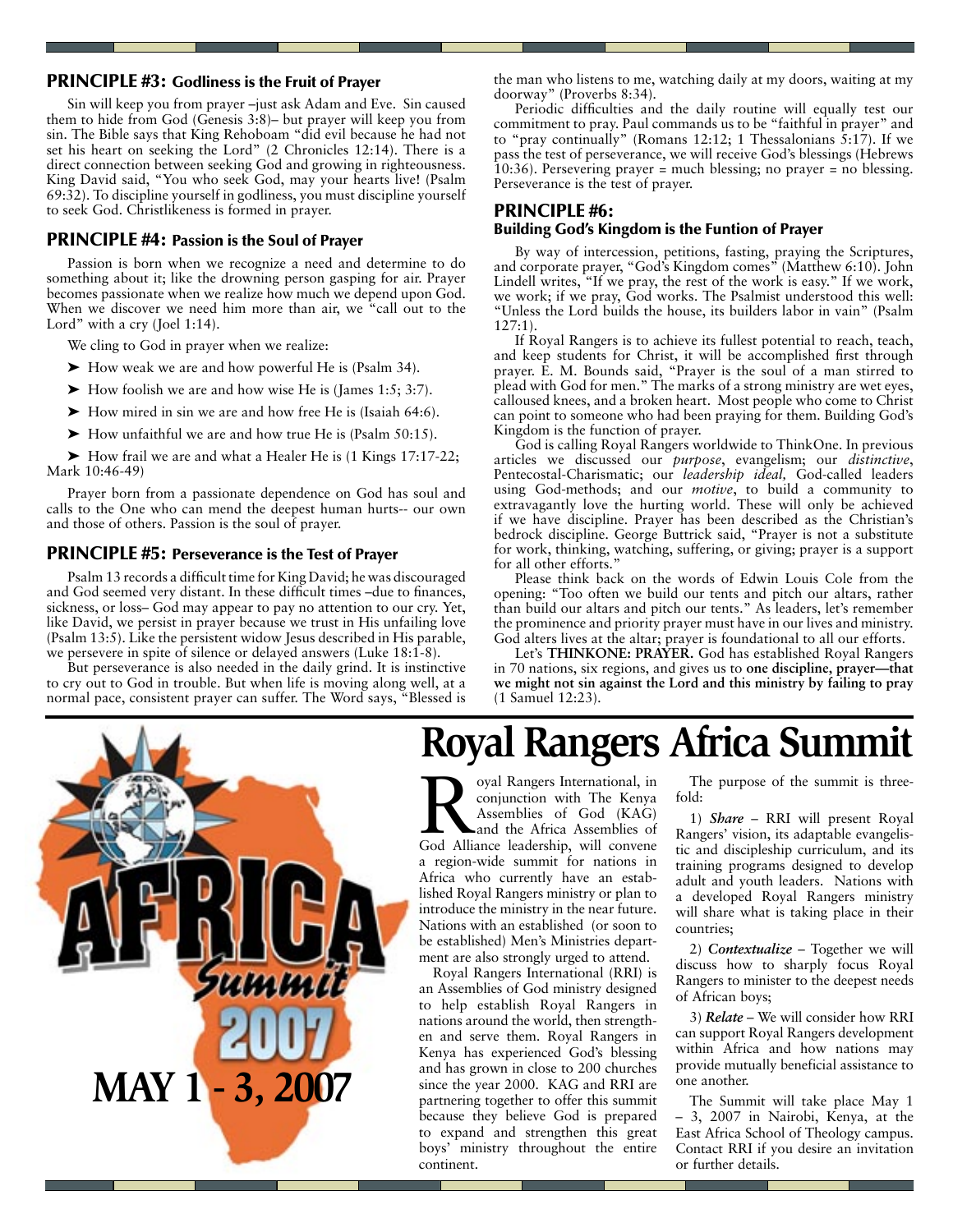# **RRI National Leadership Award (NLA)**



new award is available for<br>
National Commanders starting<br>
in 2007. The new recognition,<br>
known as the National<br>
Leadership Award (NLA), was approved National Commanders starting in 2007. The new recognition, known as the National by the RRI Council at it's 2006 meeting in Costa Rica. The award is designed to annually honor National Commanders for their commitment to personal and ministerial growth. The recipients will be awarded a medal, a ribbon, and a handsome certificate to proudly display. National Commanders will have the opportunity to earn the distinction each year, based on points accumulated in the previous year. Each successive year's recognition will be in the form of a number pin to be worn on the ribbon. For example, if a National Commander has earned the NLA 3 times, he would receive a number "3" pin to attach to his ribbon.

The award is based on a point system. The following is an overview of the criteria to earn the award and the complete criteria for the award can be found on the RRI website:

# CRITERIA TO EARN NLA

The following are the minimum requisites to receive the National Leadership Award (NLA):

- 1. The NLA program is limited to National Commanders.
- 2. The National Commanders must earn at least 200 points using the evaluation sheet from each of the following three evaluation categories:
	- a. Training and personal growth—minimum of 75 points from this category.
	- b. Leadership responsibilities—minimum of 75 points from this category.
	- c. Administration and reporting—minimum of 50 points from this category.
- 3. The National Commander must consistently wear a clean and professional looking Royal Rangers uniform.
- 4. Must complete the Leadership Training Course and National Training Camp in order to participate in the program.
- 5. Must complete the Regional Report described in the Administration category.

# SPECIAL INSTRUCTIONS

- 1. The NLA evaluation form must be completed early January 2007, and sent with all documentation requested to the Regional RRI Coordinator postmarked before January 15, 2007.
- 2. The points recorded on the evaluation sheets must represent those earned the previous calendar year (i.e., January 1 – December 31, 2006).
- 3. The Regional Coordinator and the Director will give (or send) recognition to the National Commanders during the months of February and March 2007.

In most cases, National Commanders will receive the award at regional gatherings, such as the upcoming EuroLeader Conference in Norway or the Africa summit in Kenya. Nations without a regional meeting will receive their award from the RRI office in Ozark, MO., USA, once the application has been processed, provided all the guidelines above are kept and the application is received by the deadline. Please make sure you follow the instructions and get the recognition that you deserve for all of your hard work. Again, please note that the complete criteria can be found on the RRI website.